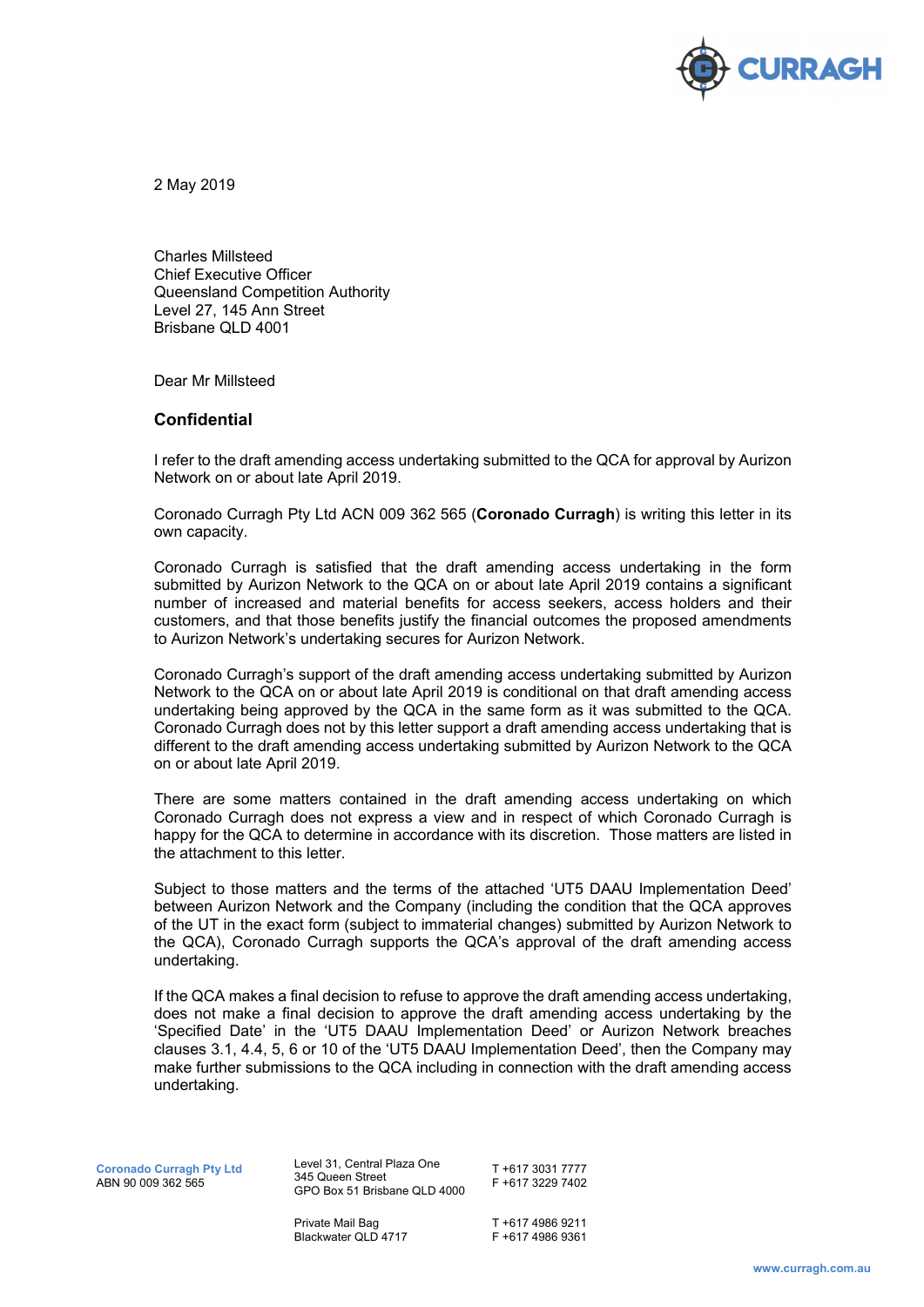Please feel free to contact Ben Pentelow at **bpentelow@curragh.com.au** should you have any matters you would like to discuss.

Yours sincerely

intention

Ben Pentelow General Counsel – Australia